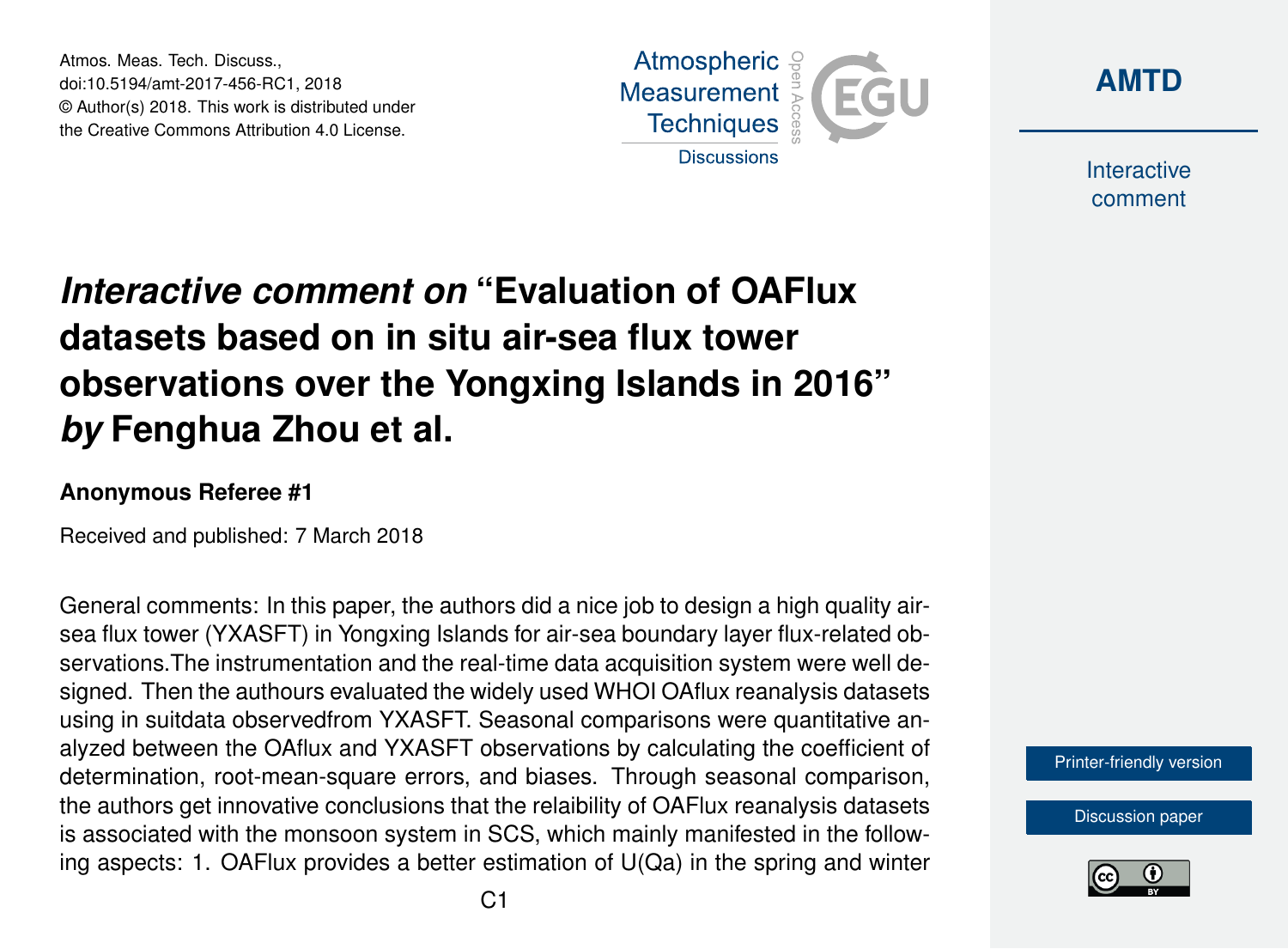characterized by a stronger (drier) northeast monsoon than in the summer\_autumn characterized by a relatively weaker(wetter) southwest monsoon 2. The OAFlux LHF performance is better during the spring and winter than in the summer\_autumn, whichis further associated with the monsoon climate in the SCS. The authors also quantified the biases in SHF and LHF of the OAFlux datasets and investigated the reasons that may be responsible for the biases. They found that the bias in Qais the main source of error for the LHFin winter monsoon period. Meanwhile, both biased in Qaand U are responsible for controlling the biases in LHF during summer monsoon period. Biases in Ts are responsible for controlling the biases inSHF, and the effects of biases in Ts on the biases inSHF during the spring and winter are much greater than that in thesummer autumn period. At last, the authors suggest that both Ts and SHF in OAflux are the most unreliable data which should be used with considerable cautions to drive ocean models. Additionally, U,Qa and LHF should be used with proper considerationdue to their seasonal reliability variations. Researchers should feel more at ease using these data during the winter monsoon than in the southwest monsoon. In general, the paper is well-written. Given the importance of the OAflux reanalysis products in the air-sea interaction community, it is worthwhile to systematically evaluate the accuracy of each variable. South China Sea is a region that is lack of sufficient air-sea interaction observations. The authors carried outin suit observations from air-sea tower in this region within relatively long periods, which is of great significance to improve the reliability of reanalysis datasets. The presentation of the results and conclusionsare clear. Thus I recommend the paper to be accepted and published in AMT with minor to moderate revisions. I give the following suggestions to help the authors further improve the paper.

Specific comments: 1. In sec 2.1, the description of sensor wiring and data acquisition system is too simple, with only a single sentence "The sensor wiring and data acquisition diagram for the YXASFT is shown in Fig. 2." in Page 3, line 19. Readers other than professional engineers are difficult to understand this observation system. What's the meaning of SEx, VXx, Px, Ixx. . ., it's a signal, or protocol standard, or sensor hardware interface? I sugget the authors to give more detailed description of the

## **[AMTD](https://www.atmos-meas-tech-discuss.net/)**

Interactive comment

[Printer-friendly version](https://www.atmos-meas-tech-discuss.net/amt-2017-456/amt-2017-456-RC1-print.pdf)

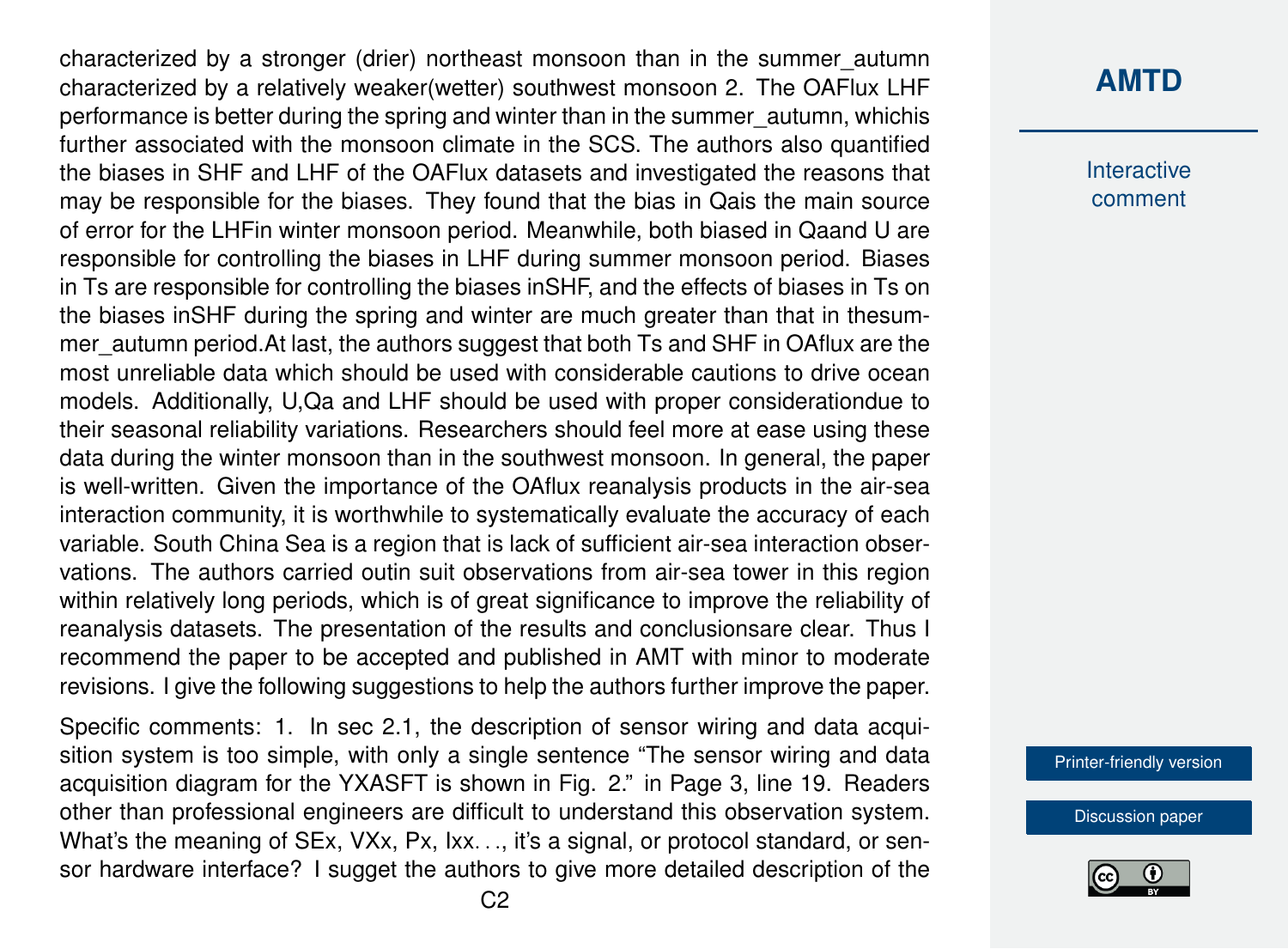data acquisition system. For instance, Young-05106 wind sensor with impulse output signal is connected to CR3000 datalogger through Px (channel or protocol standard?). In addition, I pay more attention to the data sharing and data quality. Whether the data can be open access directly by contract the communication author after the publication of the paper? What is the data format? Wheather the necessary data quality control is taken?I visited the data sharing website listed in Page 3, line 17 and found that the web is in Chinese, it's not convinent for non Chinese readers, also I could not found the data download link. 2. In sec 3.1, the authors did a nice job to validate COARE3.0 using the direct eddy convariance flux (ECF) measurements, the verifying results are convincing. However, they didn't give descriptions of the EC data processing steps and the algorithm taken by each step. AsI know that the EC method is mathematically complex, and significant care is required to set up different processing steps for different sites, measurements and study purposes, the difference in the processing algorithm can result in the difference between the turbulent fluxes results. I suggest the authors to add a brief description on how the fluxes are parameterized andcalculatedfor the ECF trubulent data. The authors can also add a figure to express the ECF data processing flow more clearly. For instance, which algorithmswere adopted for coordinatate rotation and WPL compensation? 3. According to the description of in suit data in the paper, I realized that the wind speed range in the YXASFT observed data covers typhoon force winds, as there were at least 2 strong typhoons (No.1603 "MARINAE" and No.1624 "SARIKA")passed through Xisha sea area. So I suggest the authors to add discussions on how COARE3.0 algorithm performs compared to observed exchange coefficients for high wind conditions.

Technical correctionsïijŽ 1. Page 1, line 24, suggest changing"observed" to "calculated". 2. Page 1, line 25,suggest changing"product" to "dataset". 3. Page 1, line 28, delete "an". 4. Page 2, line 7, change "SHF" and "LHF" to "SHF" and "LHF". 5. Page 2, line 12-13, "uncertainties in the measuredvalues of basic observational quantities involved in the calculation of fluxes" this sentence is not clear, suggets change to "uncertainties in the turbulent exchange coefficient were also involved in the fluxes

## **[AMTD](https://www.atmos-meas-tech-discuss.net/)**

**Interactive** comment

[Printer-friendly version](https://www.atmos-meas-tech-discuss.net/amt-2017-456/amt-2017-456-RC1-print.pdf)